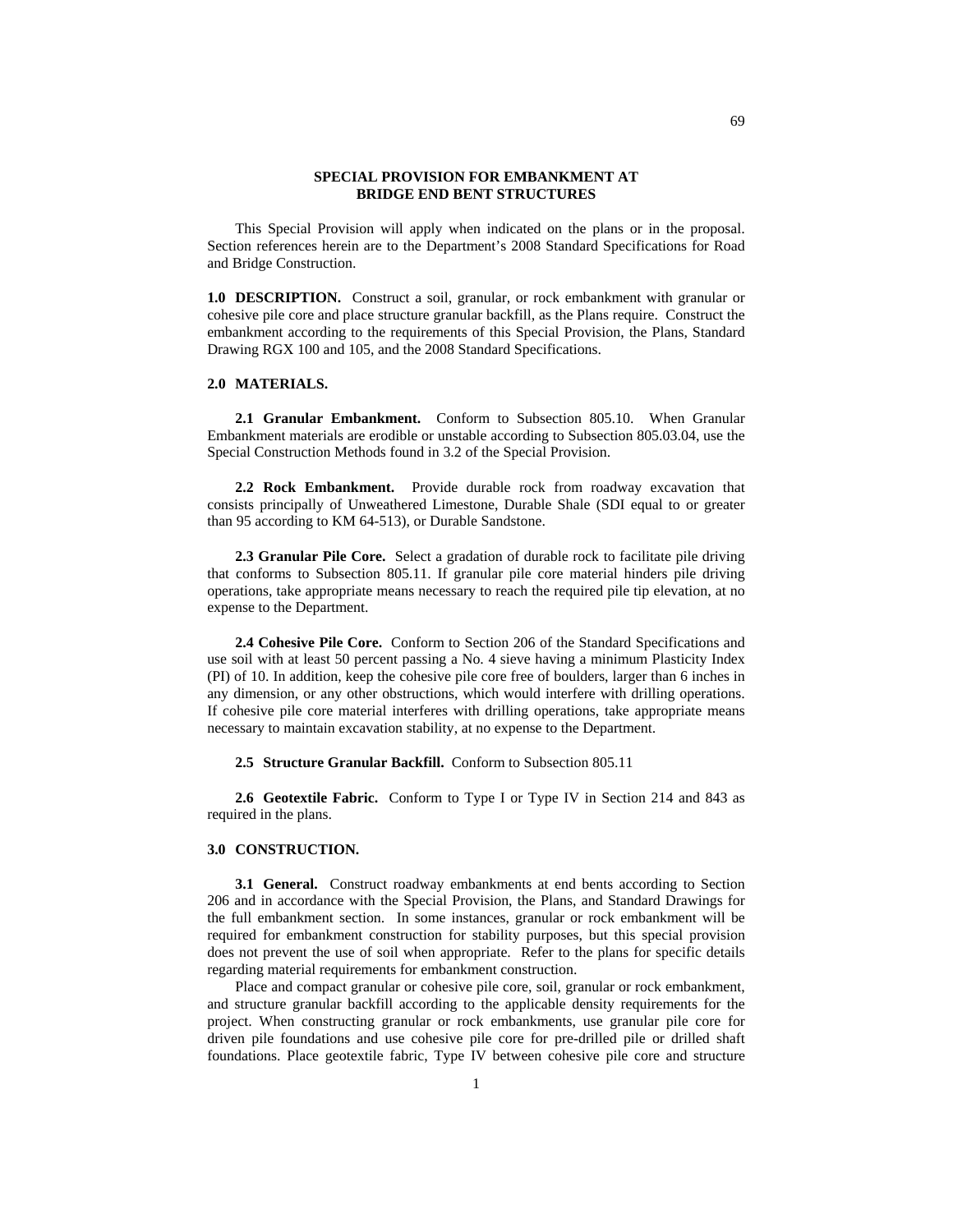granular backfill and granular or rock embankment.

When granular or rock embankment is required for embankment construction, conform to the general requirements of Subsection 206.03.02 B). In addition, place the material in no greater than 2-foot lifts and compact with a vibrating smooth wheel roller capable of producing a minimum centrifugal force of 15 tons. Apply these requirements to the full width of the embankment for a distance of twice the embankment height or 50 feet, whichever is less, as shown on Standard Drawing RGX-105.

When using granular pile core, install 8-inch perforated underdrain pipe at or near the elevation of the original ground in the approximate locations depicted on the standard drawing, and as the Engineer directs, to ensure positive drainage of the embankment. Wrap the perforated pipe with a fabric of a type recommended by the pipe manufacturer.

After constructing the embankment, excavate for the end bent cap, drive piling or install shafts, place the mortar bed, construct the end bent, and complete the embankment to finish grade according to the construction sequence shown on the Plans or Standard Drawings and as specified hereinafter.

After piles are driven or shafts installed (see design drawings), slope the bottom of the excavation towards the ends of the trench as noted on the plans for drainage. Using a separate pour, place concrete mortar, or any class concrete, to provide a base for forming and placing the cap. Place side forms for the end bent after the mortar has set sufficiently to support workmen and forms without being disturbed.

Install 4-inch perforated pipe in accordance with the plans and Standard Drawings. In the event slope protection extends above the elevation of the perforated pipe, extend the pipe through the slope protection.

After placing the end bent cap and removing adjacent forms, fill the excavation with structure granular backfill material to the level of the berm prior to placing beams for the bridge. For soil embankments, place Type IV geotextile fabric between embankment material and structure granular backfill. After completing the end bent backwall, or after completing the span end wall, place the structure granular backfill to subgrade elevation. If the original excavation is enlarged, fill the entire volume with compacted structure granular backfill at no expense to the Department. Do not place backfill before removing adjacent form work. Place structure granular backfill material in trench ditches at the ends of the excavation. Place Geotextile Fabric, Type IV over the surface of structure granular backfill prior to placing aggregate base course.

Tamp the backfill with hand tampers, pneumatic tampers, or other means the Engineer approves. Thoroughly compact the backfill under the overhanging portions of the structure to ensure that the backfill is in intimate contact with the sides of the structure.

Do not apply seeding, sodding, or other vegetation to the exposed granular embankment.

**3.2 Special Construction Methods.** Erodible or unstable materials may erode even when protected by riprap or channel lining; use the special construction method described below when using these materials.

Use fine aggregates or friable sandstone granular embankment at "dry land" structures only. Do not use them at stream crossings or locations subject to flood waters. For erodible or unstable materials having 50 percent or more passing the No. 4 sieve, protect with geotextile fabric. Extend the fabric from the original ground to the top of slope over the entire area of the embankment slopes on each side of, and in front of, the

end bent. Cover the fabric with at least 12 inches of non-erodible material. For erodible or unstable materials having less than 50 percent passing a No. 4 sieve, cover with at least 12 inches of non-erodible material.

Where erodible or unstable granular embankment will be protected by riprap or channel lining, place geotextile fabric between the embankment and the specified slope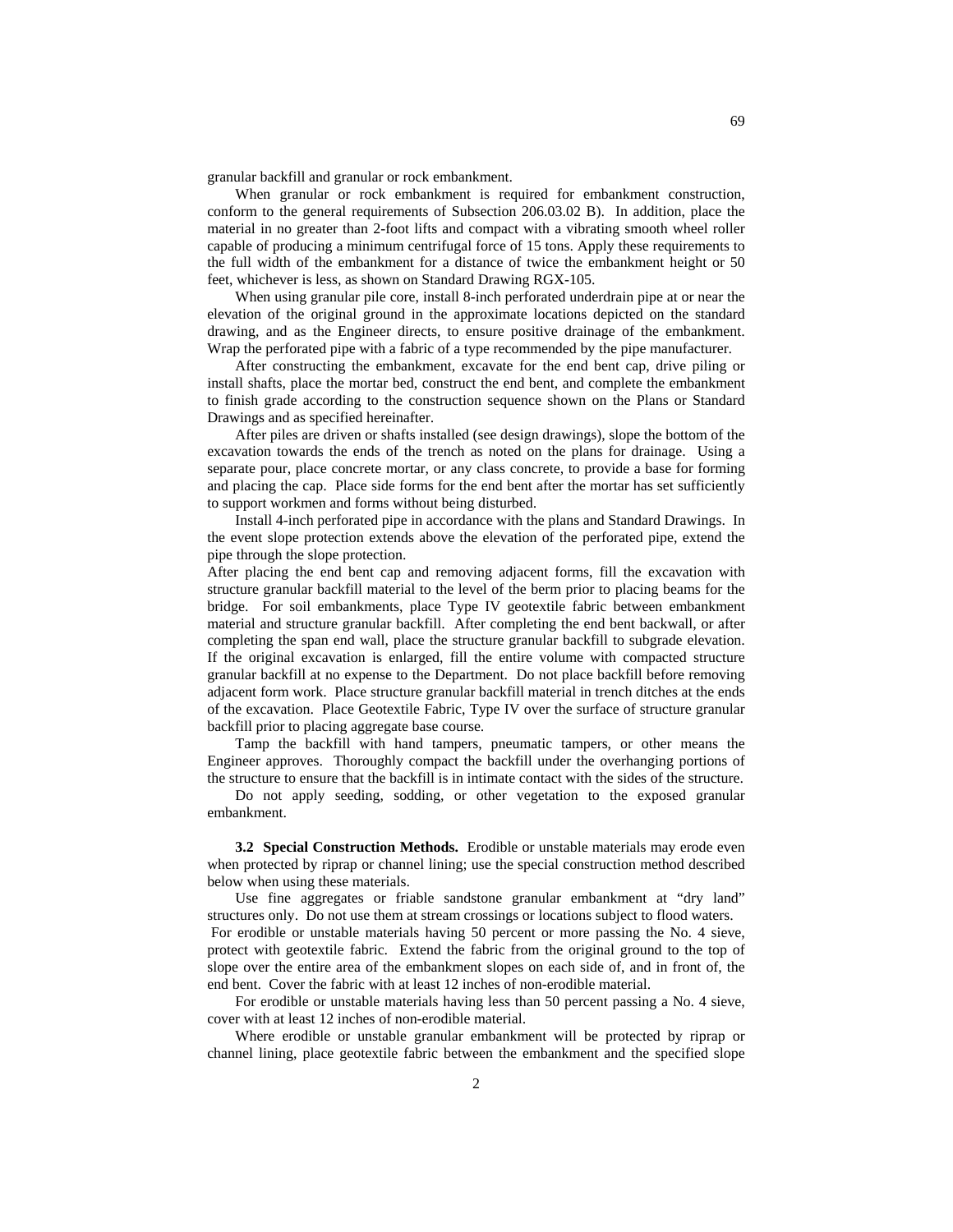protection.

## **4.0 MEASUREMENT.**

**4.1 Granular Embankment**. The Department will measure the quantity in cubic yards using the plan quantity, increased or decreased by authorized adjustments as specified in Section 204. The Department will not measure for payment any Granular Embankment that is not called for in the plans.

The Department will not measure for payment any special construction caused by using erodible or unstable materials and will consider it incidental to the Granular Embankment regardless of whether the erodible or unstable material was specified or permitted.

**4.2 Rock Embankment.** The Department will not measure for payment any rock embankment and will consider it incidental to roadway excavation or embankment in place, as applicable. (embankments requiring rock with none present within project excavation limits will be constructed using granular embankment)

**4.3 Granular Pile Core.** The Department will measure the quantity in cubic yards using the plan quantity, increased or decreased by authorized adjustments as specified in Section 204. The Department will not measure for payment furnishing and placing 8-inch perforated underdrain pipe and will consider it incidental to the Granular pile core. The Department will not measure for payment any granular pile core that is necessary because the contractor elects to use granular or rock embankment when it is not specified in the plans.

**4.4 Cohesive Pile Core**. The Department will measure the quantity in cubic yards using the plan quantity, increased or decreased by authorized adjustments as specified in Section 204.

**4.5 Structure Granular Backfill.** The Department will measure the quantity in cubic yards using the plan quantity, increased or decreased by authorized adjustments as specified in Section 204. The Department will not measure any additional material required for backfill outside the limits shown on the Plans and Standard Drawings for payment and will consider it incidental to the work.

When following construction sequence "A", as shown on the Standard Drawings, the Department will not measure structure excavation at the end bent for payment and will consider it incidental to Structure Granular Backfill.

The Department will not measure for payment the 4-inch perforated underdrain pipe and will consider it incidental to the Structure Granular Backfill.

**4.6 Geotextile Fabric.** The Department will measure the quantities as specified in Section 214. The Department will not measure the quantity of fabric used for separating granular or rock embankment and cohesive pile core and will consider it incidental to cohesive pile core.

**4.7 End Bent.** The Department will measure the quantities according to the Contract. The Department will not measure furnishing and placing the 2-inch mortar or concrete bed for payment and will consider it incidental to the end bent construction.

**5.0 PAYMENT.** The Department will make payment for the completed and accepted quantities under the following: